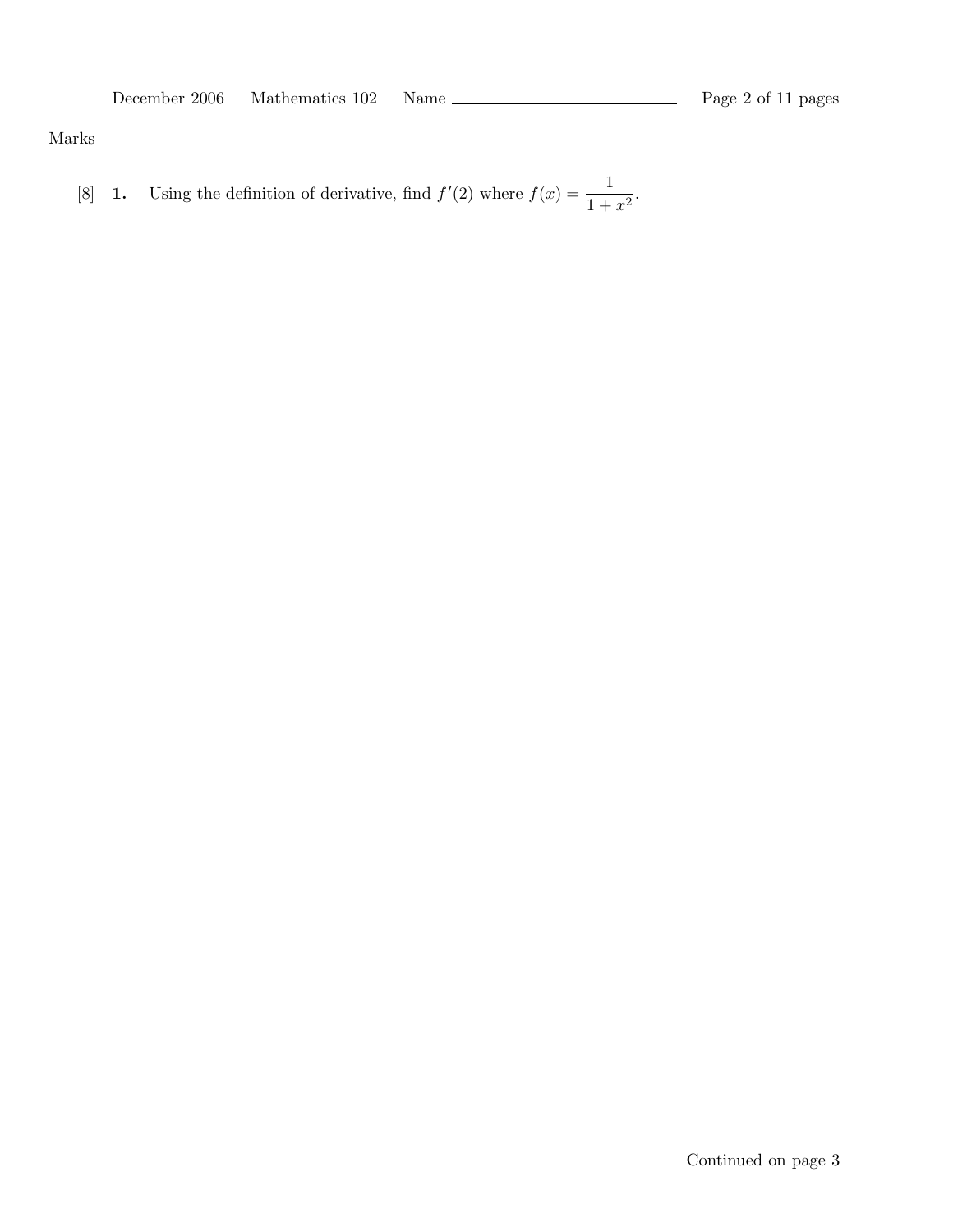December 2006 Mathematics 102 Name Page 3 of 11 pages

## [12] 2. Use implicit differentiation to find the points on the curve

$$
3y^3 - 2x^3 - 6x^2y + 5y = 0
$$

where the tangent line to the curve is horizontal. Write your answers in the box in the form  $(x, y)$ .

Points: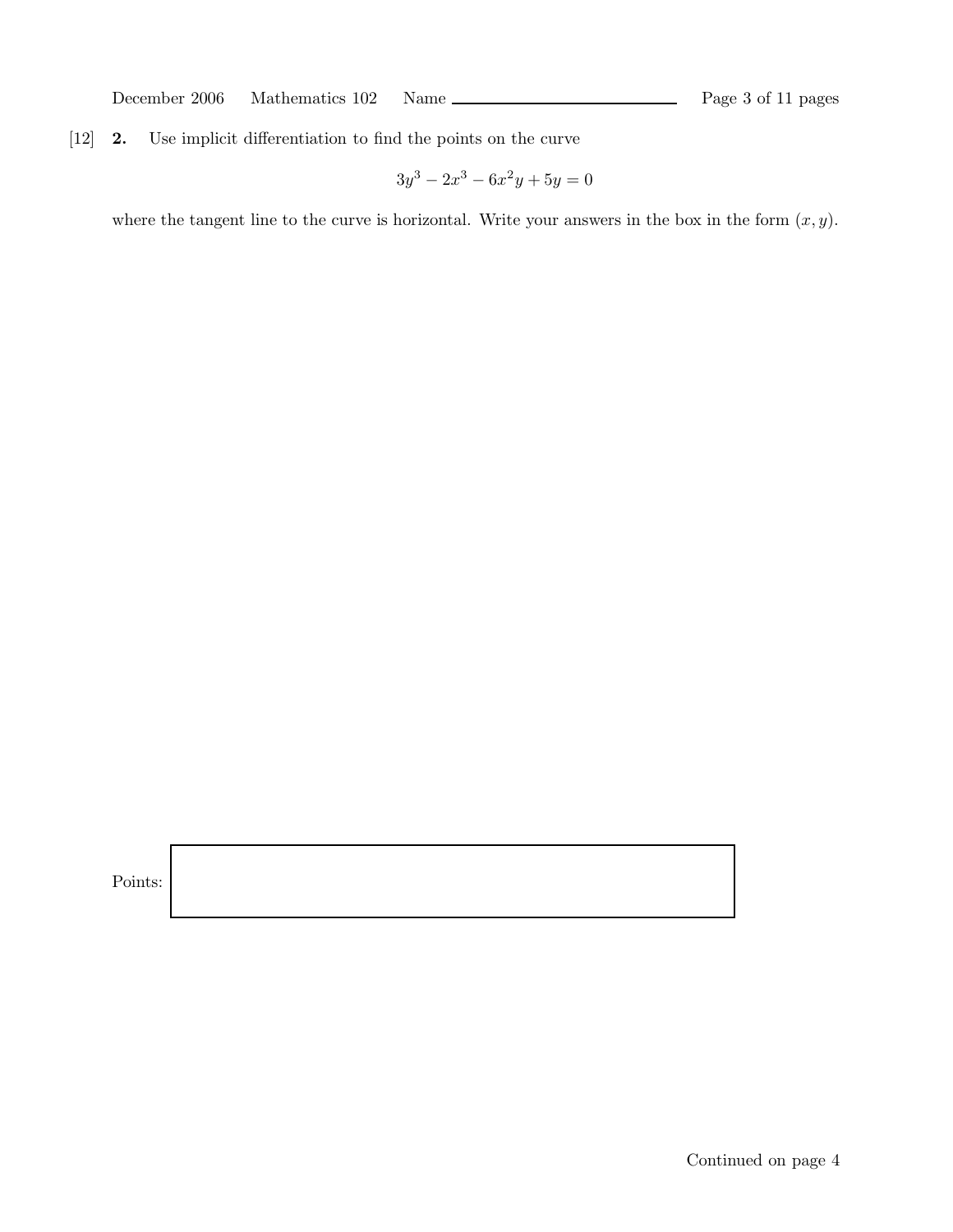[14] 3. An ostrich 1.5 m tall is walking toward a street light 4 m above the ground at a speed of 5 m/s. How fast is the length of the ostrich's shadow decreasing? At what speed is the tip of the shadow moving? If  $\alpha$  is the angle between the light and the ground measured at the tip of the shadow, as shown in the picture, what is the rate of change of  $\alpha$  when the shadow is 1.5 m long?



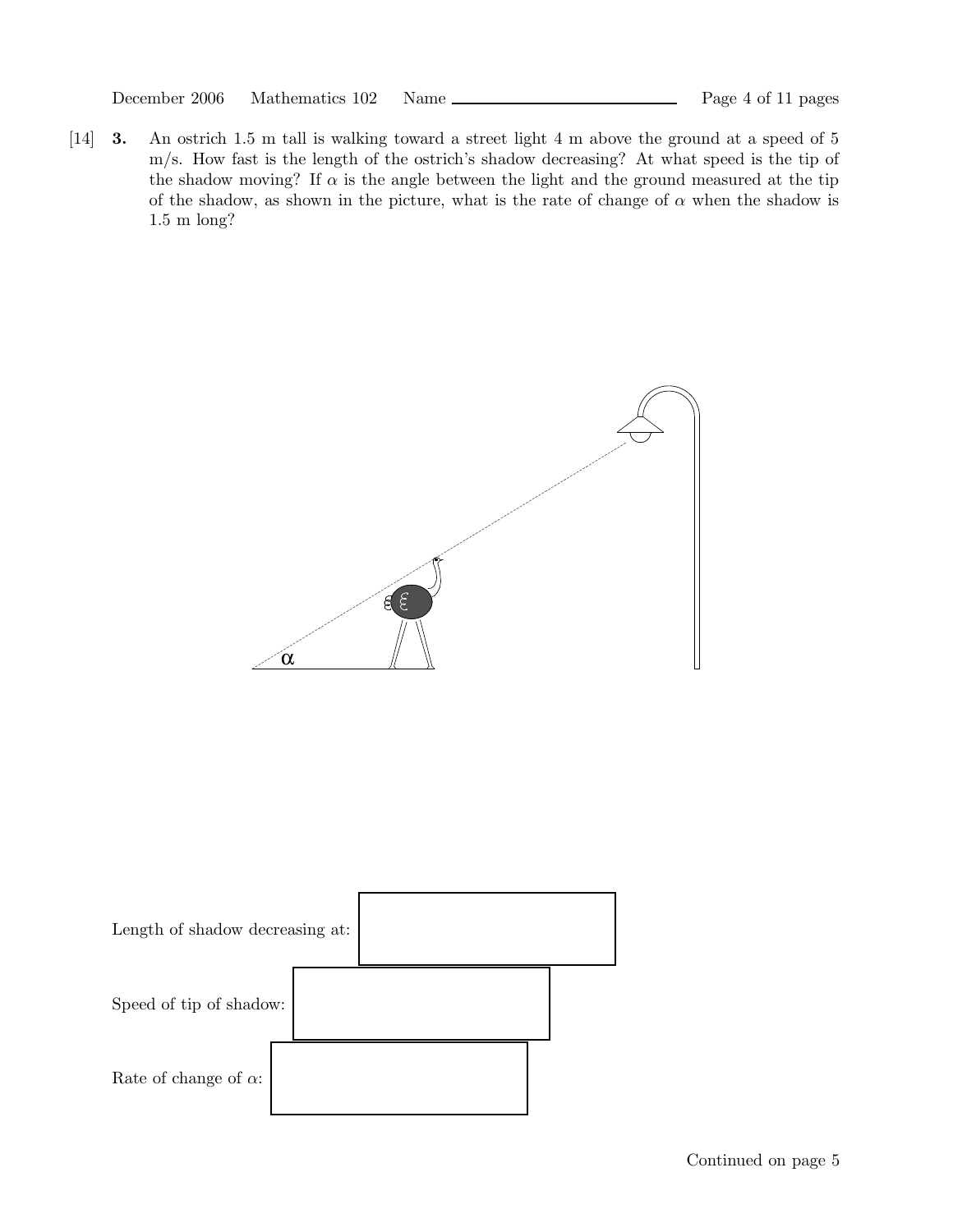December 2006 Mathematics 102 Name Page 5 of 11 pages

[6] **4.** Suppose the number of bacteria in a colony doubles every 20 minutes. If there are  $2^{39}$  cells (about  $5.5 \times 10^{11}$ ) after 12 hours, how many were there at the beginning?



[6] 5. The tide on a certain shore on the planet Outer Thebulon IV has a period of 36.5 hours, and the high tide level is 8 m above the low tide level. At  $t = 0$  the water level is 2 m above the low tide level and rising. Using trigonometric functions, find a function to describe the height  $H(t)$  of the water above the low tide level.

$$
H(t) =
$$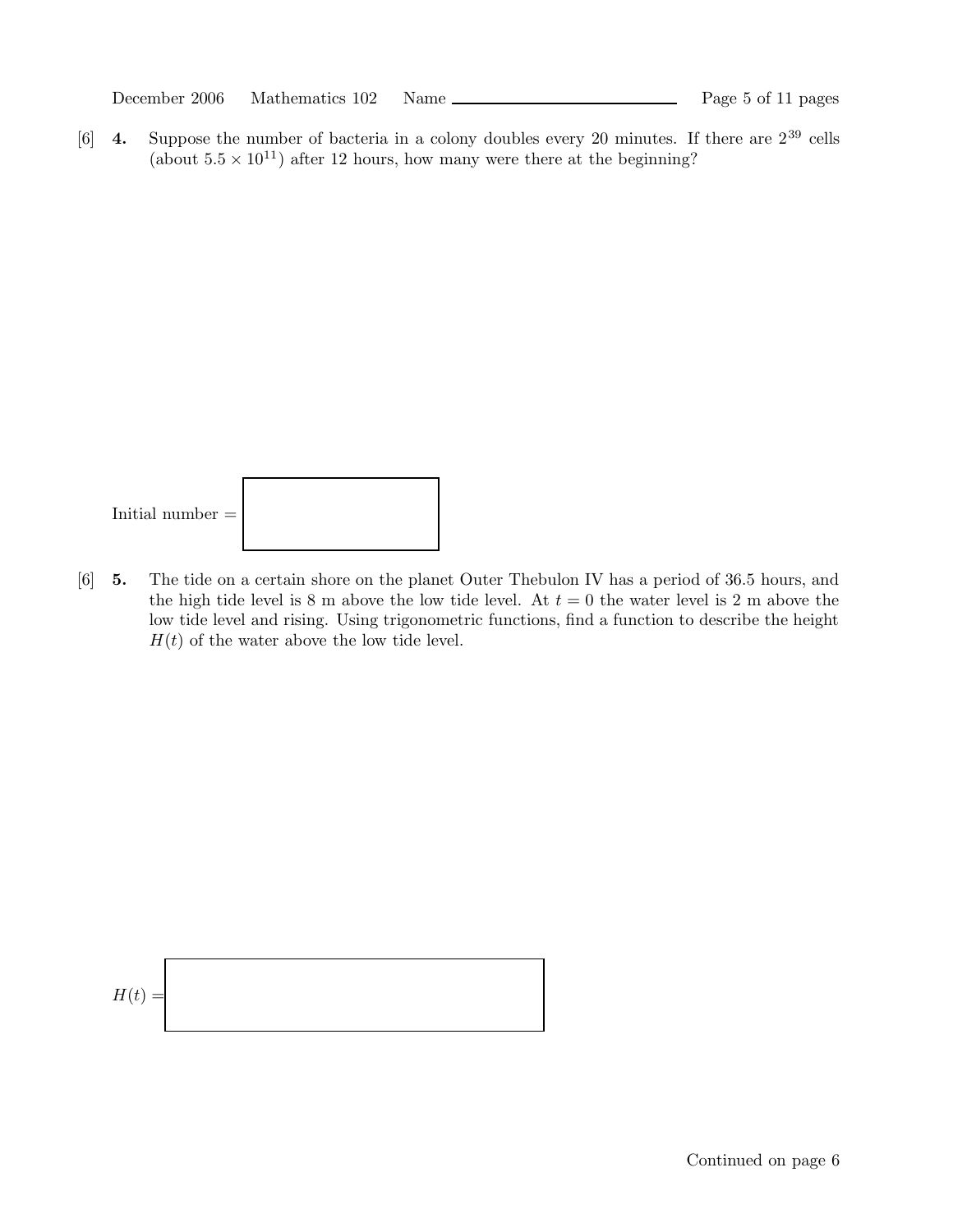December 2006 Mathematics 102 Name Page 6 of 11 pages

[12] **6.** Sketch the graph of  $f(x) = \frac{x}{1+x^2}$  $\frac{1}{1+x^2}$  on the grid provided, showing all of the following if they are present:

- i)  $x$  and  $y$  intercepts
- ii) critical points
- iii) intervals where  $f$  is increasing or decreasing
- iv) points of inflection
- v) intervals where  $f$  is concave up or down.

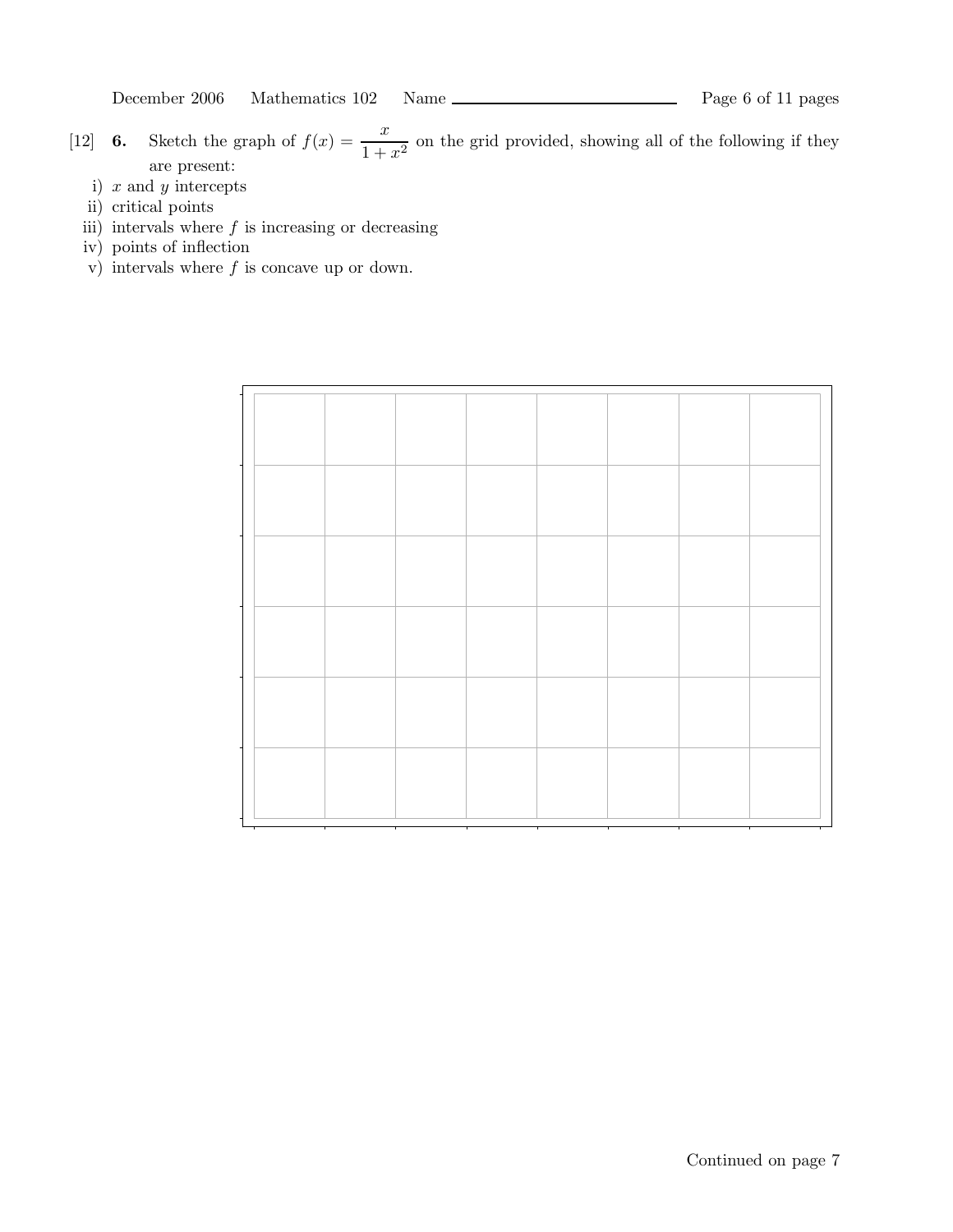| December 2006 | Mathematics 102 | Name |
|---------------|-----------------|------|
|               |                 |      |

- 7. Write your answers in the boxes.
- [3] (a) An object moves along a line. If the object's position at time t is  $x(t) = 3t^2 2t + 1$ , what is its average velocity from 0 to time 3? Time is measured in seconds, position in metres.



[3] (b) Use a linear approximation to estimate  $(65)^{1/3}$ , given that  $(64)^{1/3} = 4$ . The answer should use fractions, not decimals.

$$
(65)^{1/3} \approx
$$

[3] (c) In trying to solve the equation  $x^3 + 5x - 3 = 0$  using Newton's method, our initial guess is  $x_0 = 1$ . What is  $x_1$ ? The answer should use fractions, not decimals.

$$
x_1 = \boxed{\phantom{\Big|}}
$$

[3] (d) Using Euler's method to solve the differential equation  $y' = y^2$  with  $y(0) = 2$  and step size 0.1, what is the approximate value of  $y(0.2)$ ? The answer should be given to at least 3 decimal places.

$$
y(0.2) \approx
$$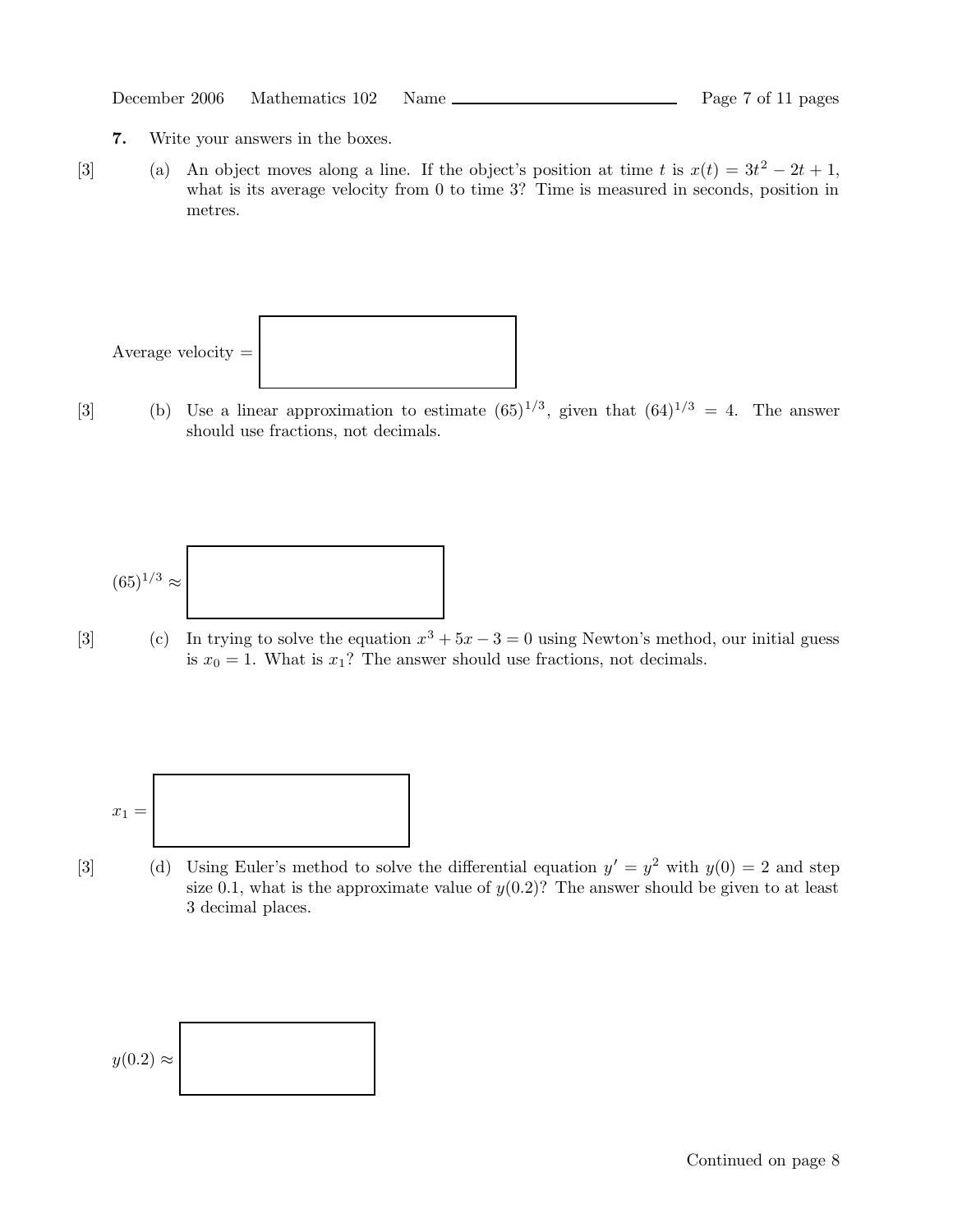[6] 8. Find a and b such that  $f(x) = ax^3 + bx^2 + 1$  has an inflection point at  $(-1, 2)$ .

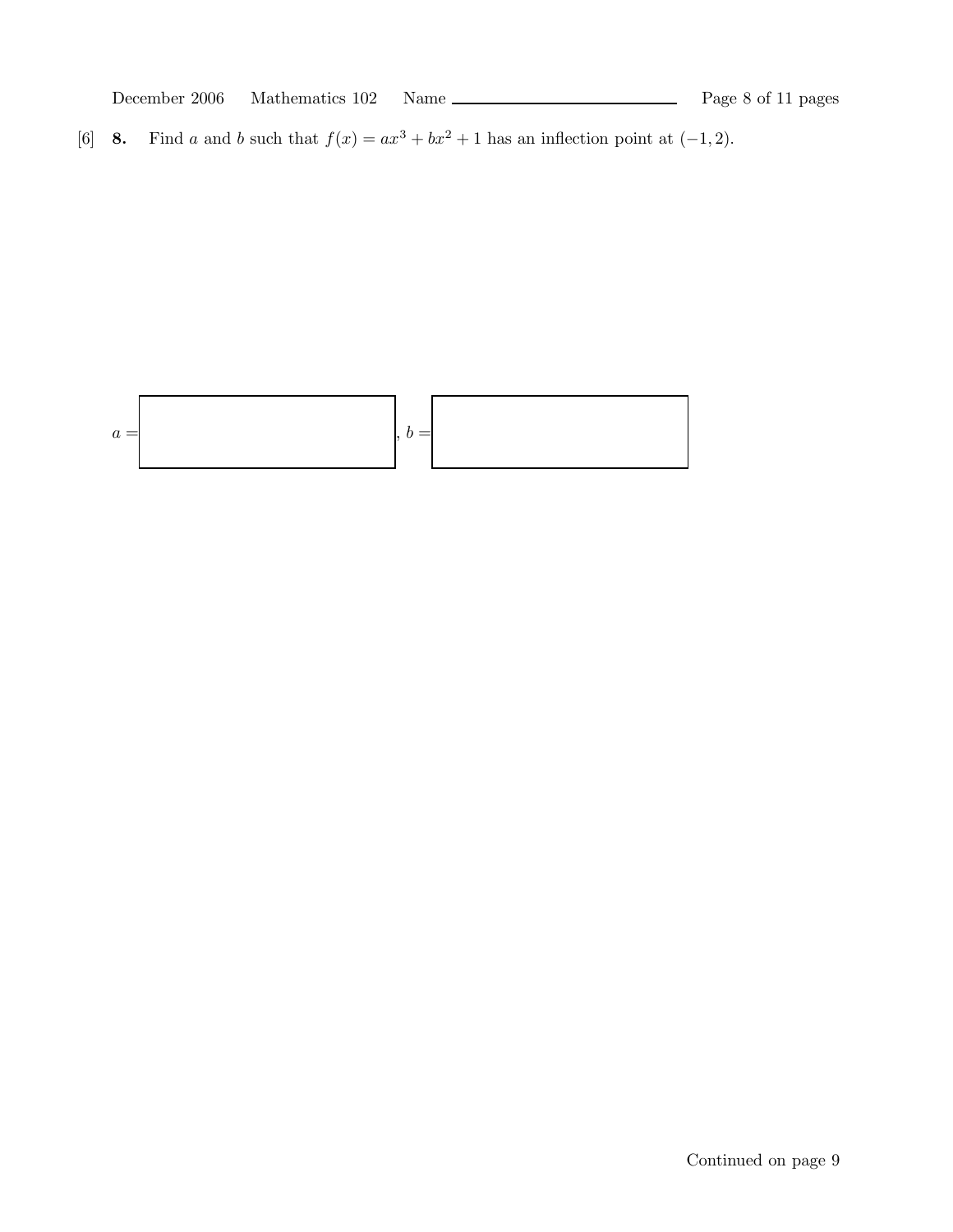|  | December 2006 |  | Mathematics 102 |  | Nam |
|--|---------------|--|-----------------|--|-----|
|--|---------------|--|-----------------|--|-----|

[10] 9. Okapis have two types of food (A and B) available in their environment. These animals spend 10 hours every day looking for food. When looking for A, the okapi gets 2 kilograms of A per hour it spends on this; when looking for B, the okapi gets 1 kilogram of B per hour. The nutrition value obtained from x kilograms of **A** is given by  $x^3 - 16x^2 + 25x + 500$  and from y kilograms of **B** is given by  $y^2$ . How should an okapi divide its time between the two types of food to maximize the total daily nutrition value, and what is the total nutrition value when it does so?

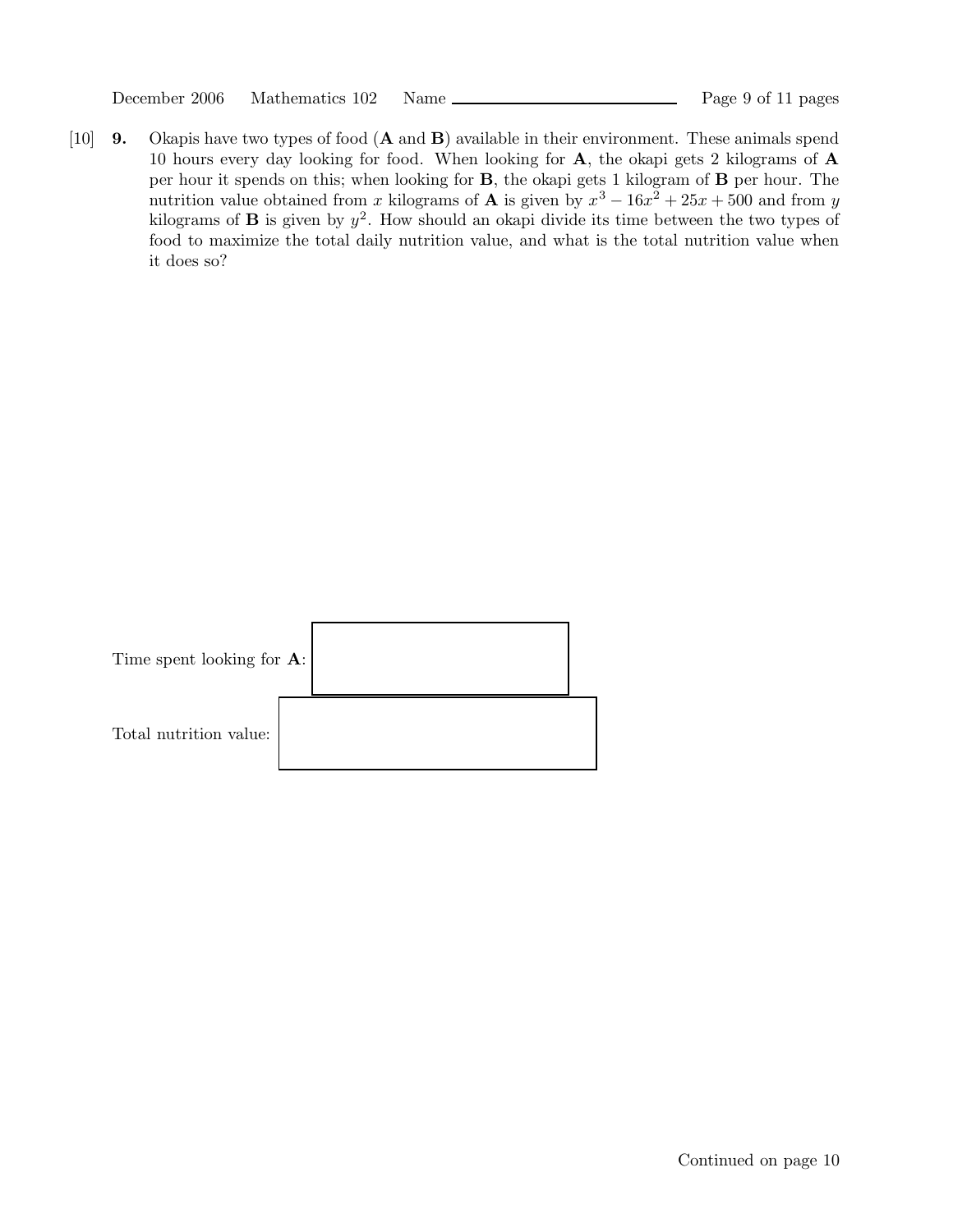December 2006 Mathematics 102 Name Rage 10 of 11 pages

10. Consider Newton's law of cooling

$$
\frac{dT}{dt} = 2 - \frac{1}{5}T
$$

with initial condition  $T(0) = 37$ .

[6] (a) Find values of the constants  $a, b$  and  $k$  such that

$$
T(t) = a + be^{-kt}
$$

is a solution to the initial value problem given above.

- [4] (b) Using the solution obtained in (a) to find the time  $\tau$  at which  $T(\tau) = 13$ . Express the answer in terms of m, where  $m = \ln 3$ .
- [4] (c) What is the steady state for this differential equation? Is it stable or unstable?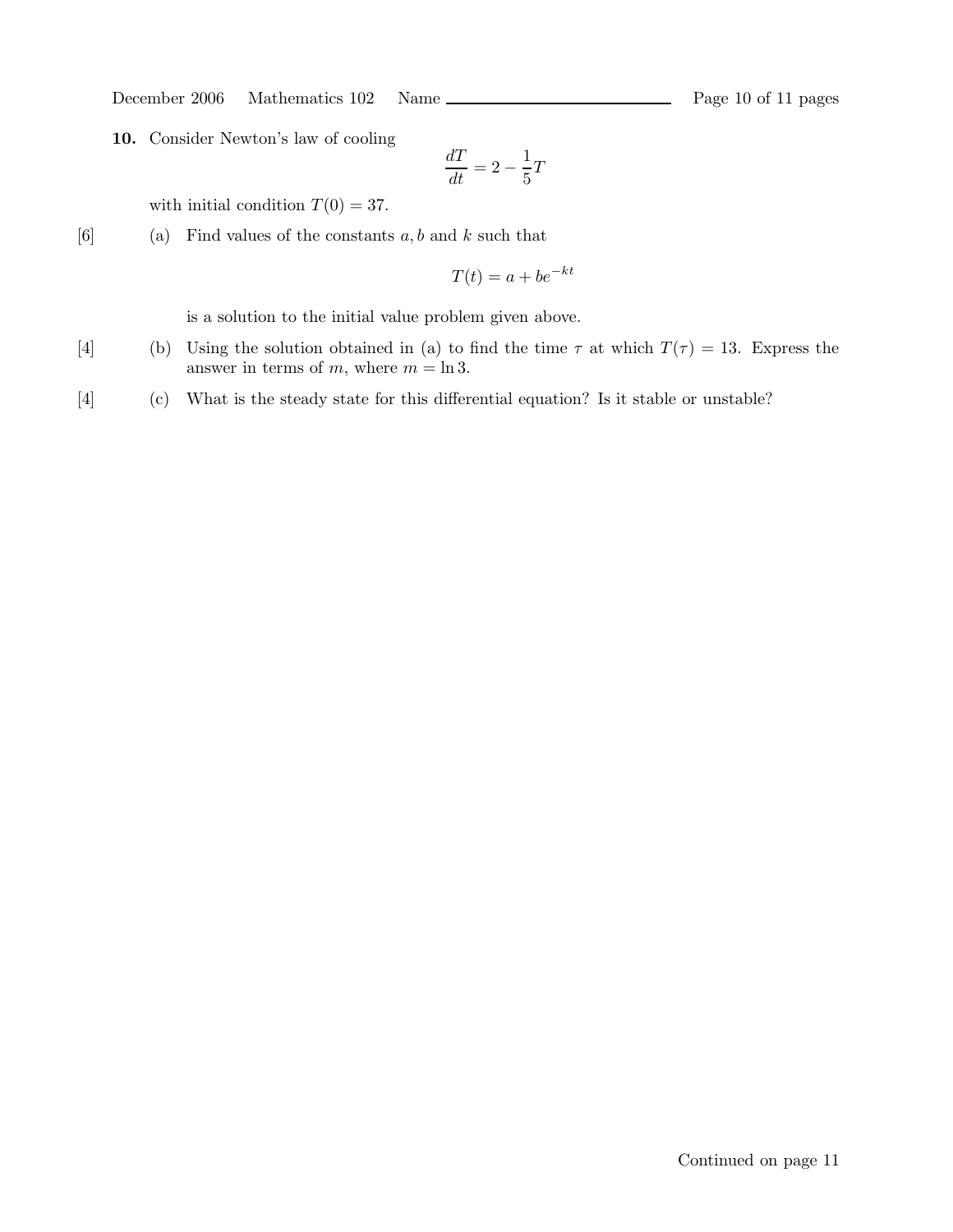# Useful Formulae

Law of cosines:

$$
c^2 = a^2 + b^2 - 2ab\cos\theta
$$

Trig identities:

$$
\sin^2 \theta + \cos^2 \theta = 1
$$
  
\n
$$
\sin(A + B) = \sin A \cos B + \cos A \sin B
$$
  
\n
$$
\cos(A + B) = \cos A \cos B - \sin A \sin B
$$
  
\n
$$
\tan \theta = \frac{\sin \theta}{\cos \theta}
$$

Values:

| θ       | $\sin\theta$ | $\cos\theta$ |
|---------|--------------|--------------|
| 0       | 0            | 1            |
| $\pi/6$ | 1/2          | $\sqrt{3}/2$ |
| $\pi/4$ | $\sqrt{2/2}$ | $\sqrt{2}/2$ |
| $\pi/3$ | $\sqrt{3}/2$ | 1/2          |
| $\pi/2$ | $\mathbf{1}$ | $\Omega$     |